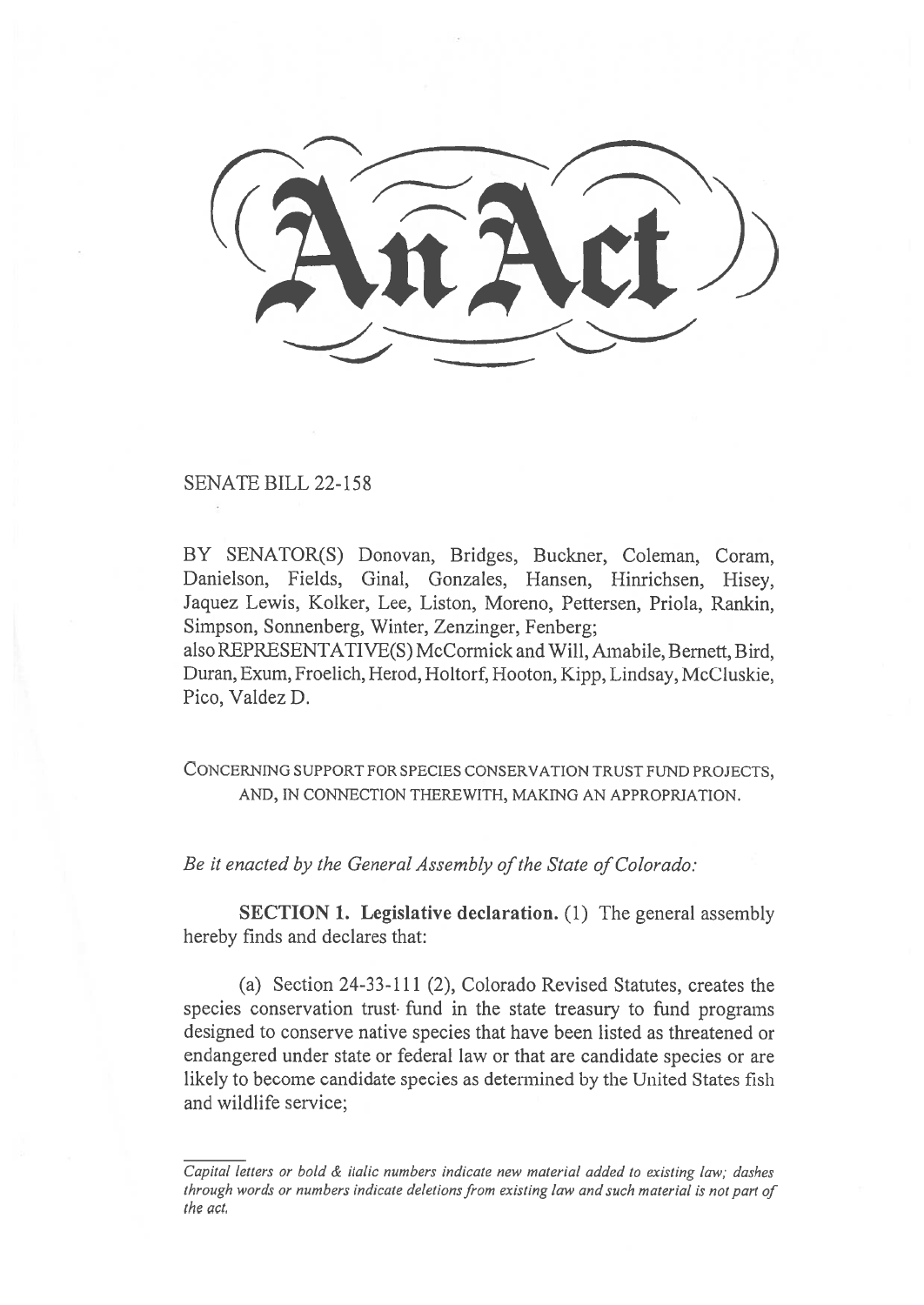(b) Pursuant to section 24-33-111 (3), Colorado Revised Statutes:

(I) The executive director of the department of natural resources, after consulting with the Colorado water conservation board and its director, the parks and wildlife commission, and the director of the division of parks and wildlife, has prepared and delivered to the general assembly a species conservation eligibility list describing programs and associated costs that are eligible to receive funding from the species conservation trust fund; and

(II) Before obligating funds from the species conservation trust fund, the species conservation eligibility list is subject to modification and adoption through the passage of a bill.

SECTION 2. Eligibility list - approval. (1) The general assembly deems the recommended expenditures described in the species conservation eligibility list to be in the interest of the people of the state. The money specified in this subsection (1) is available in fiscal year 2022-23 and remains available for the designated purposes until it is fully expended. The executive director of the department of natural resources is authorized to obligate and expend six million dollars (\$6,000,000) from the species conservation trust fund for the following activities, programs, and species in the following amounts:

AMOUNT AND COMPANY ARRESTS

| PROGRAM/SPECIES                                                                                   | <b>AMOUNT</b> |
|---------------------------------------------------------------------------------------------------|---------------|
| (a) Native terrestrial wildlife<br>conservation;                                                  | \$770,000     |
| (b) Native aquatic wildlife<br>conservation;                                                      | \$2,230,000   |
| (c) Platte river recovery<br>implementation program;                                              | \$1,900,000   |
| (d) Upper Colorado river<br>endangered fish recovery program<br>and San Juan river basin recovery |               |
| implementation program;                                                                           | \$800,000     |

## PAGE 2-SENATE BILL 22-158

PROGRAM/SPECIES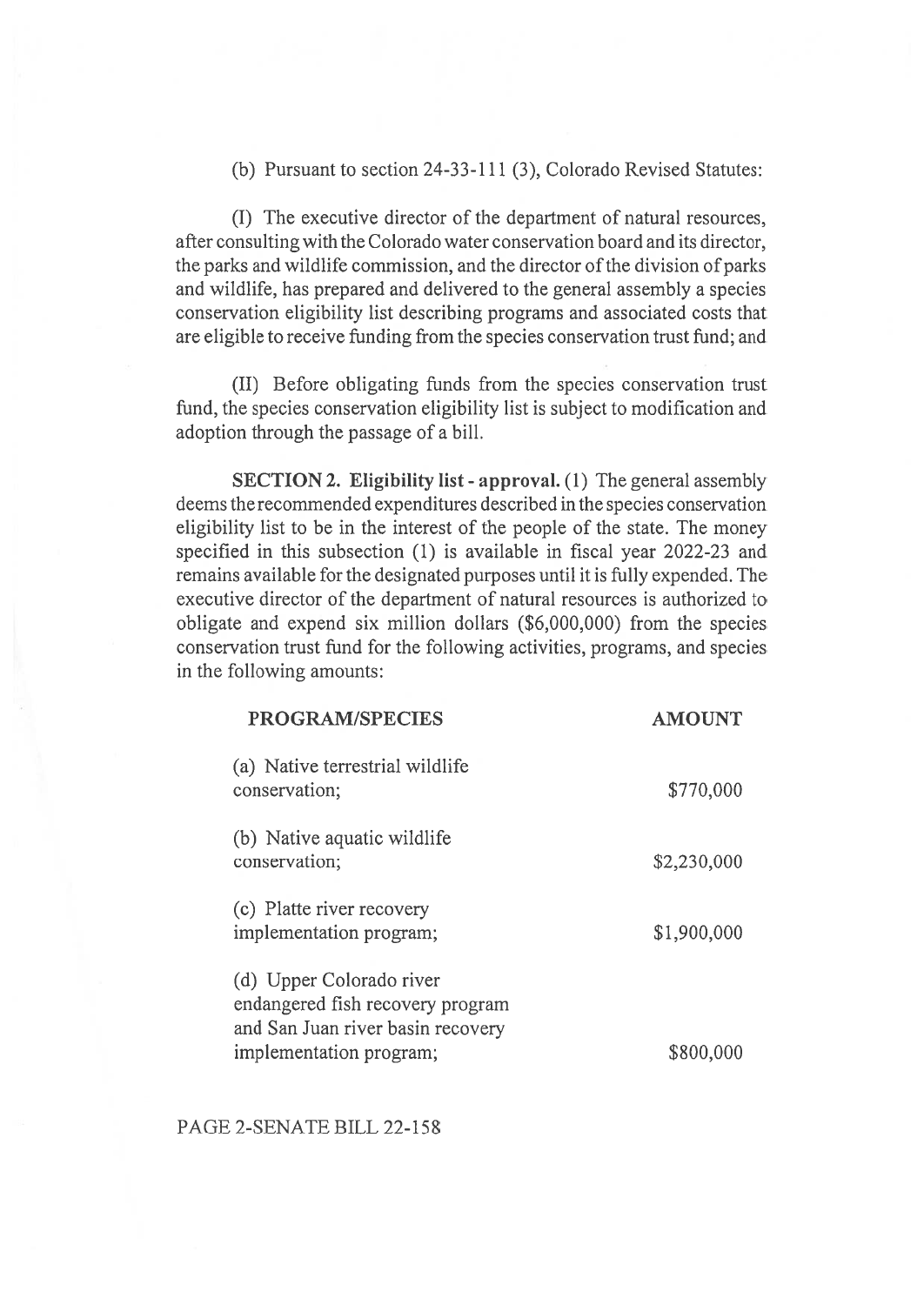| <b>Total authorization</b>                                                    | \$6,000,000 |
|-------------------------------------------------------------------------------|-------------|
| (f) Selenium management,<br>research, monitoring, evaluation,<br>and control. | \$50,000    |
| (e) Ruedi reservoir releases -<br>15-mile reach; and                          | \$250,000   |

SECTION 3. Safety clause. The general assembly hereby finds,

## PAGE 3-SENATE BILL 22-158